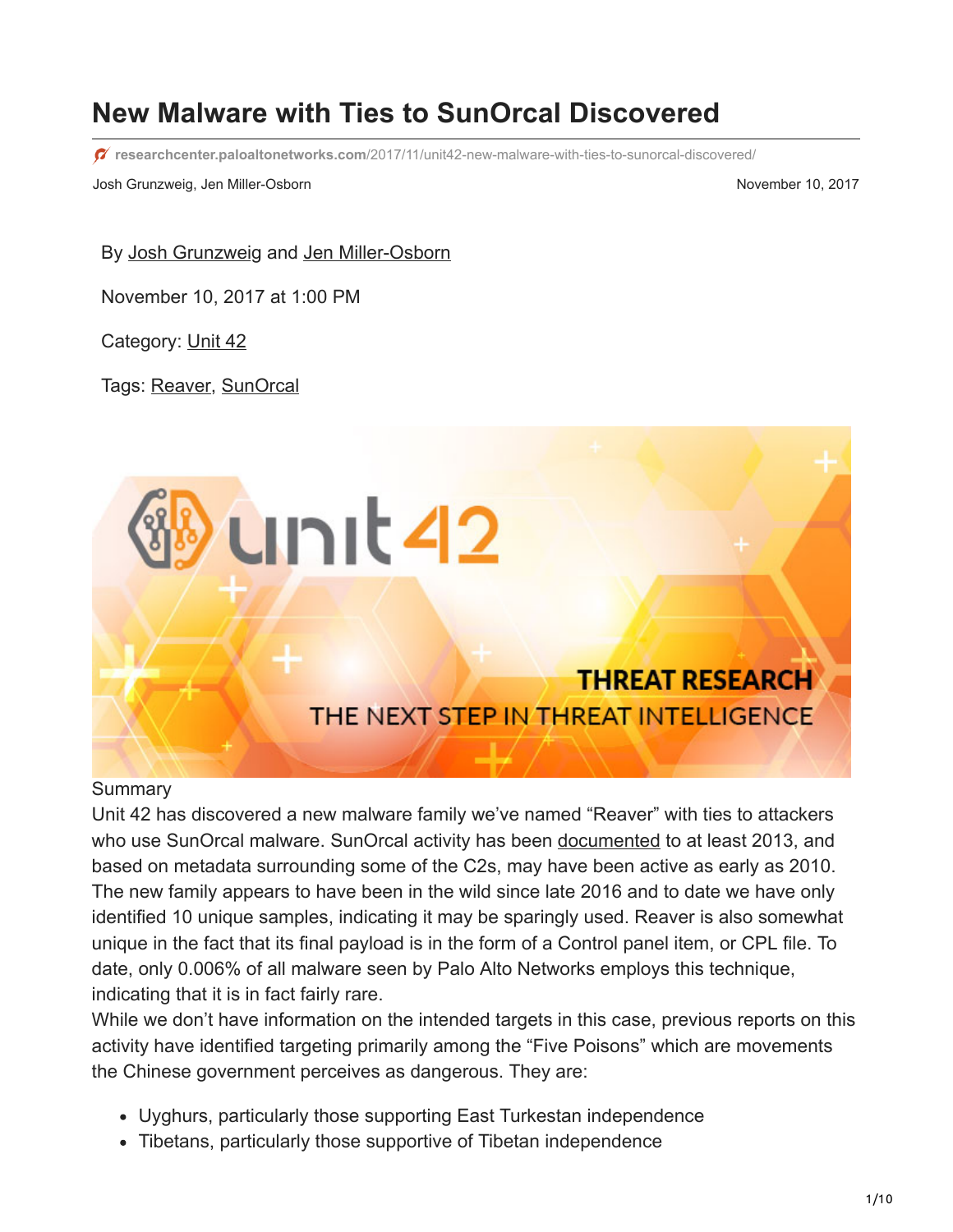- Falun Gong practitioners
- Supporters of Taiwan independence
- Supporters of Chinese democracy

The attackers used both families concurrently from late last year through November 2017 and there is some C2 infrastructure overlap between the two families, as well as links to historical reporting. We explore those ties and provide an in-depth analysis of the new malware below.

### Reaver Malware Analysis

To date, Palo Alto Networks Unit 42 has identified 10 unique samples and three distinct variants of a new malware family we have named "Reaver". As such, we identify each variant as Reaver.v1, Reaver.v2, and Reaver.v3.

Reaver.v1 has been observed delivering a payload that uses HTTP for network communication, while versions 2 and 3 use a payload that uses raw TCP connections for this communication.

The flow for Reaver is as shown:



*Figure 1 Reaver execution flow diagram*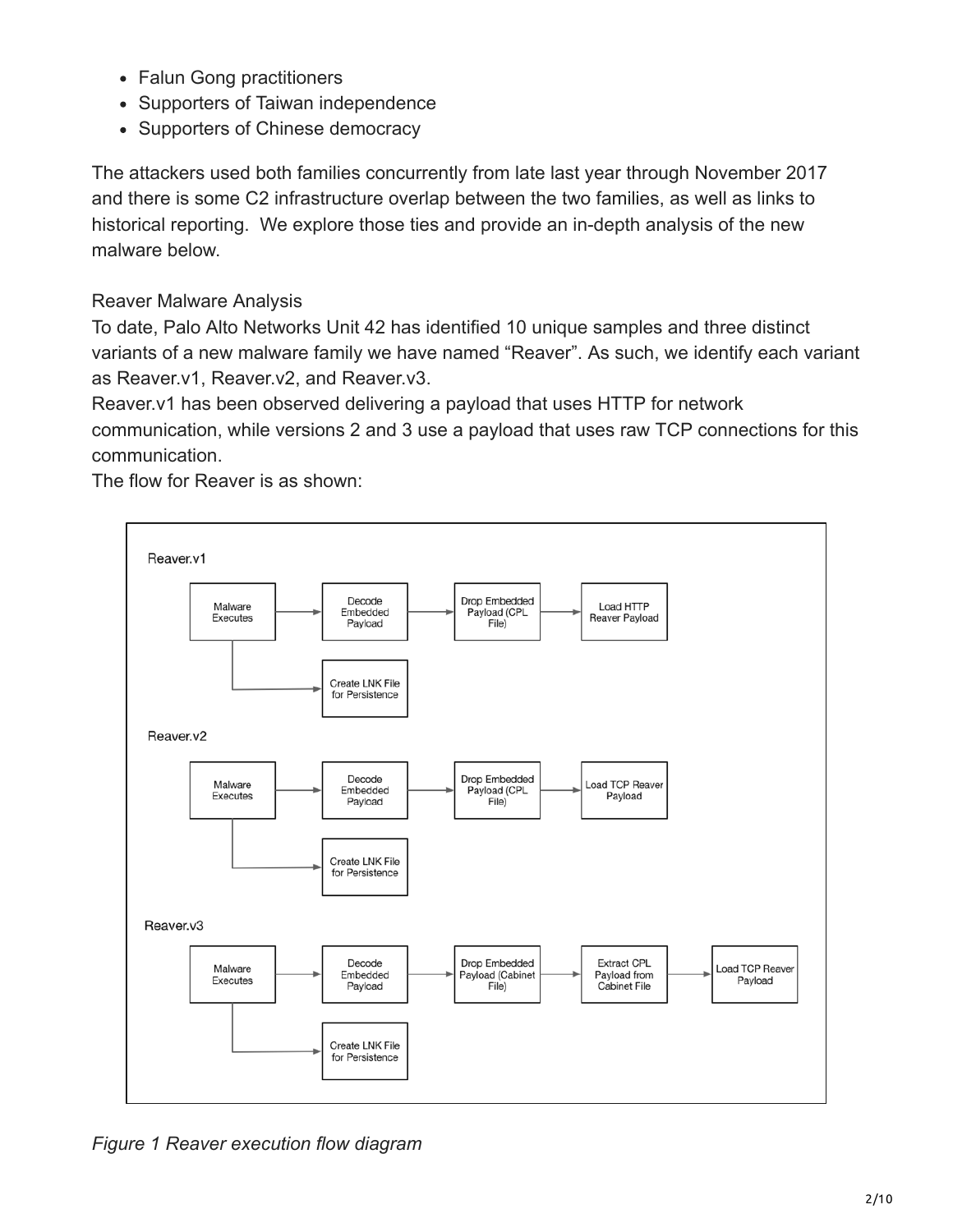### Reaver.v1

The earliest variant of Reaver begins by attempting to enable the SeDebugPrivilege privilege for the running process. In the event this is successful the malware will use the following path to store any dropped files:

%COMMONPROGRAMFILES%\services\

In the event it is not successful, this alternative path will be used instead:

%APPDATA%\microsoft\mmc\

It proceeds to load and decrypt and embedded bitmap resource file. This decrypted data is written to the following location:

%TEMP%\WUpdate.~tmp

This 'WUpdate.~tmp' file is then copied to a filename of 'Applet.cpl', which is placed in the previously identified file path.

The malware proceeds to identify the file path of either the common startup folder, or the user's startup folder depending on if the SeDebugPrivilege privilege was obtained. In the event this privilege was obtained, the common startup folder is queried by reading the following registry key:

HKLM\Software\Microsoft\Windows\CurrentVersion\Explorer\Shell Folders\Common **Startup** 

Alternatively, if the privilege was unable to be obtained, Reaver.v2 will obtain the user's startup folder by querying the following registry key:

HKCU\Software\Microsoft\Windows\CurrentVersion\Explorer\Shell Folders\Startup

Reaver proceeds to write a shortcut file to '%TEMP%\~WUpdate.lnk'. This file is then copied to a filename of 'Windows Update.lnk', which is placed in the startup path previously identified. This shortcut file points to the path of the previously written 'Applet.cpl' file. Finally, Reaver.v1 will execute the '~WUpdate.lnk' file in a new process, thus loading the recently dropped malicious CPL file.

### Reaver.v2

Reaver.v2 begins by attempting to enable the SeDebugPrivilege privilege for the running process. In the event this is successful, the malware will use the following path to store any dropped files:

%COMMONPROGRAMFILES%\services\

In the event it is not successful, this alternative path will be used instead:

%APPDATA%\microsoft\mmc\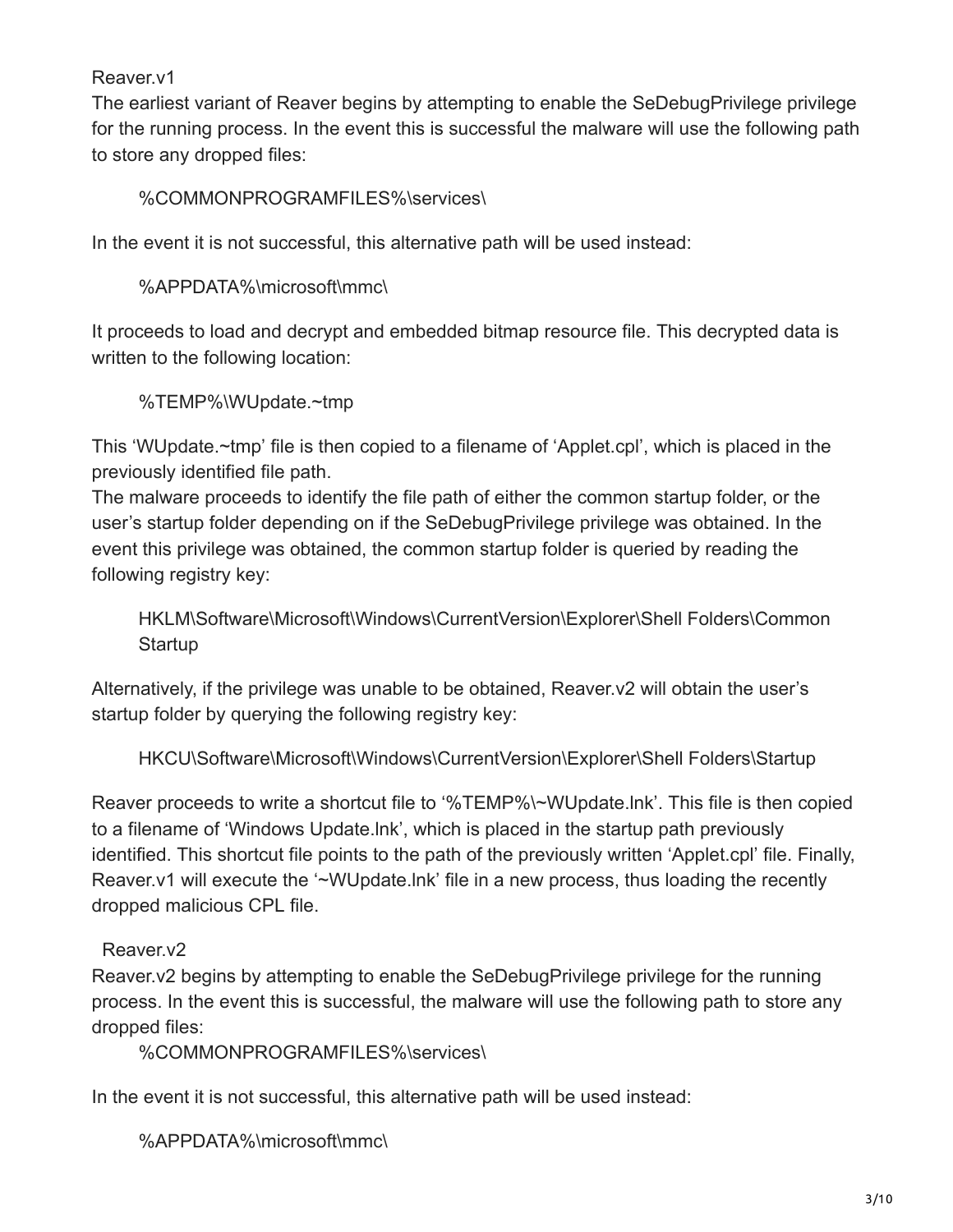Reaver.v2 proceeds to decrypt an embedded file using a simple XOR obfuscation routine. This file is written to the following file path:

% TEMP%\Update.~tmp

After the file is written, it is then copied to a filename of 'winhelp.cpl' in the directory that was initially chosen. After this file is copied, the original 'Update.~tmp' file is deleted. At this stage the malware will identify the correct startup path using the same technique witnessed in earlier variants.

A shortcut file is generated in the following path:

%TEMP%\~Update.lnk

This '~Update.lnk' file is then copied to a filename of 'Windows help.lnk', which is placed in the startup path previously identified. This shortcut file points to the path of the previously written 'winhelp.cpl' file. It will specifically load this CPL file via a call to the built-in Microsoft Windows 'control.exe' utility. Finally, Reaver.v2 will execute the '~Update.lnk' file in a new process, thus loading the recently dropped malicious CPL file.

### Reaver.v3

Like Reaver.v2, Reaver.v3 begins by attempting to enable the SeDebugPrivilege privilege for the running process. In the event this is successful, the malware will use the following path to store any dropped files:

%COMMONPROGRAMFILES%\services\

In the event it is not successful, this alternative path will be used instead:

%APPDATA%\microsoft\credentials\

Reaver.v3 proceeds to write an embedded Microsoft Cabinet (CAB) file to the following location:

## %TEMP%\winhelp.dat

This cabinet file is then extracted to the previously identified file path. The contents of this cabinet file consist of a Microsoft Control Panel item with a filename of 'winhelp.cpl'. Much like the previous version of Reaver, Reaver.v3 will query the necessary registry keys to determine the correct startup path to use. Again, a shortcut file is written to the %TEMP% path with a name of '~Update.lnk', which is in turn copied to the identified startup path with a filename of 'Windows help.lnk'. This shortcut file calls the built-in 'control.exe' utility to in turn load the previously dropped malicious CPL file of 'winhelp.cpl'.

Finally, the malware calls the 'winhelp.cpl' file in a new process via the following command:

control [path\_previously\_identified]\winhelp.cpl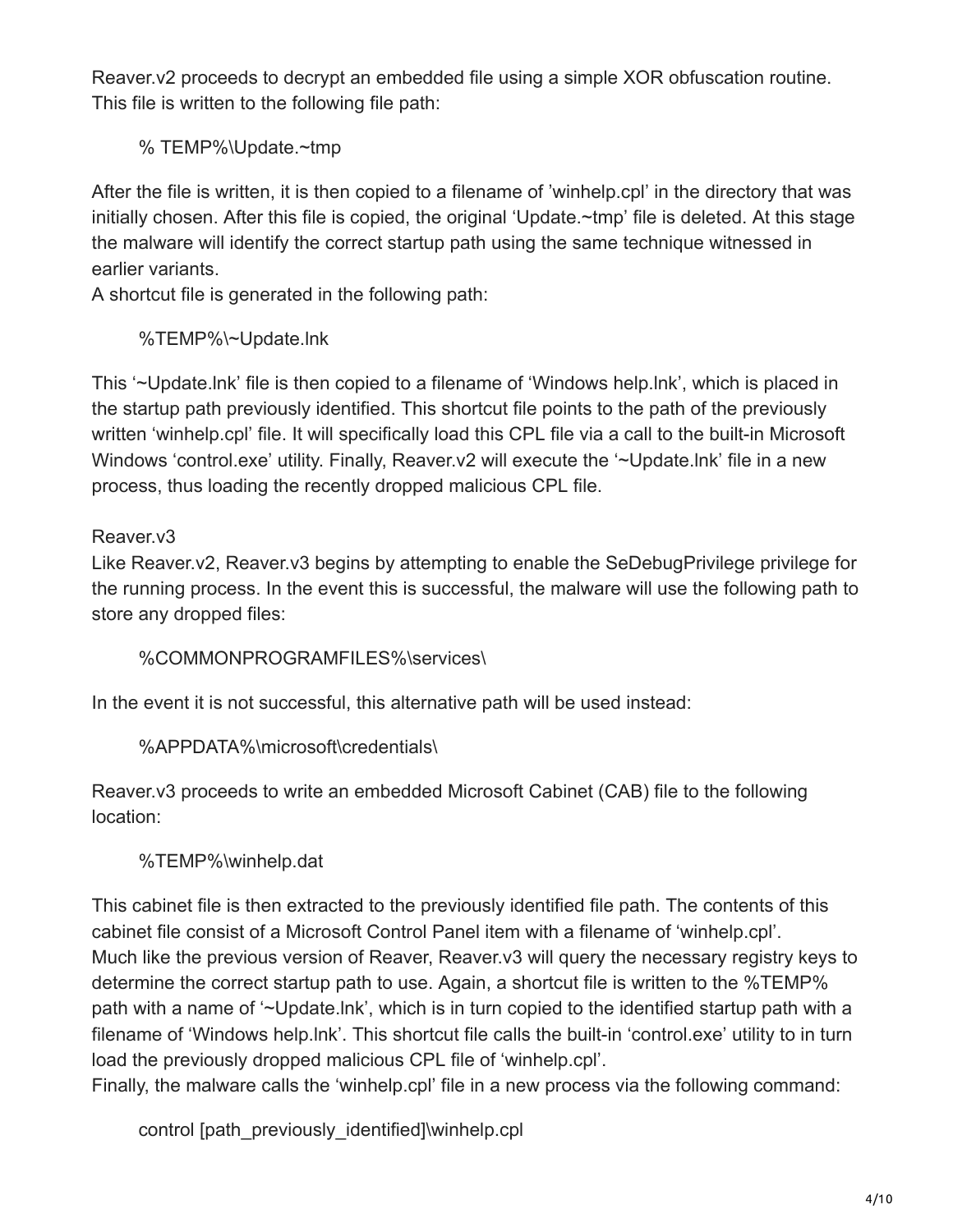### Reaver HTTP Payload

The malicious CPL payload of Reaver has the following two exported functions:

- CPlApplet
- DIIEntryPoint

When the CPlApplet function is loaded, Reaver will initially determine if the SeDebugPrivilege privilege is able to be obtained. The malware proceeds to decrypt and embedded configuration of 128 bytes using a simple XOR routine. The following example decrypted configuration is as follows:

- 1 00000000: 77 77 77 2E 74 61 73 68 64 71 64 78 70 2E 63 6F www.tashdqdxp.co
- 2 00000010: 6D 00 00 00 00 00 00 00 00 00 00 00 00 00 00 00 m...............
- 3 00000020: 38 30 00 00 00 00 00 00 00 00 00 00 00 00 00 00 80..............
- 4 00000030: 33 30 00 00 00 00 00 00 00 00 00 00 00 00 00 00 30..............
- 5 00000040: 57 69 6E 64 6F 77 73 20 55 70 64 61 74 65 00 00 Windows Update..
- 6 00000050: 00 00 00 00 00 00 00 00 00 00 00 00 00 00 00 00 ................
- 7 00000060: 41 70 70 6C 65 74 00 00 00 00 00 00 00 00 00 00 Applet..........
- 8 00000070: 00 00 00 00 00 00 00 00 00 00 00 00 00 00 00 00 ................

As we can see, the following information is present within this configuration:

- Remote Command and Control (C2) server
- Remote port
- Sleep timer

Reaver continues to collect various information from the victim machine, including the following:

- CPU speed
- Computer name
- Username
- IP Address
- Microsoft Windows version
- Physical and virtual memory information

The malware proceeds to communicate with the remote server via HTTP GET and POST requests. Data that is sent is compressed and then base64-encoded before being included in the requests.

We have observed the following capabilities of this payload:

- Get drive information
- Read files
- Write files
- Delete files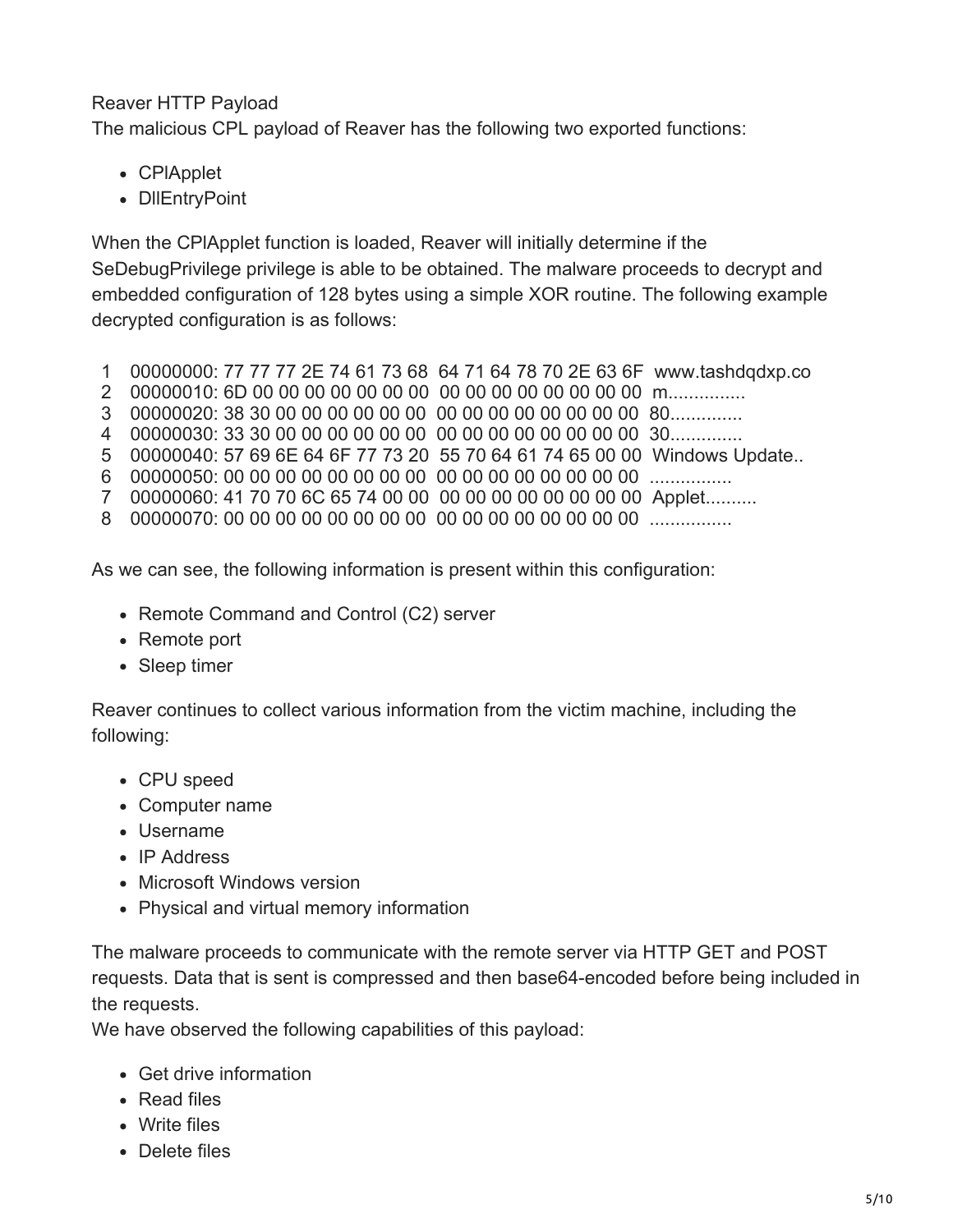- Move files
- Spawn processes
- Create directories

### Reaver TCP Payload

The malicious CPL payload of Reaver has the following three exported functions:

- ServiceMain
- CPlApplet
- DllEntryPoint

When the malware is initially loaded, DIIEntryPoint will be called, which in turn will call a function that is responsible for decompressing a blob of data. The decompressed data consists of various key/value pairings that represent important strings used by Reaver. An example of this decompressed data can be seen below:

- 1 RA@10001=ole32.dll
- 2 RA@10002=CoCreateGuid
- 3 RA@10003=Shlwapi.dll
- 4 RA@10004=SHDeleteKeyA
- 5 RA@10005=wininet.dll
- 6 RA@10006=InternetOpenA
- 7 [TRUNCATED]
- 8 RA@10288=%s\%s
- 9 RA@10289=CMD.EXE
- 10 RA@10290=%s=
- 11 RA@10311=\%sctr.dll
- 12 RA@10312=\uc.dat
- 13 RA@10313=ChangeServiceConfig2A
- 14 RA@10314=QueryServiceConfig2A

When the malware wishes to retrieve one of these decoded strings, it will simply call a function with an integer argument that is responsible for providing it. For example, calling this function with an argument of '10001' would retrieve a string of 'ole32.dll'.

The DllEntryPoint function proceeds to attempt to obtain the SeDebugPrivilege privilege, and also calls WSAStartup for future network activity.

When the CPlApplet function is loaded, it will begin by decompressing an embedded configuration using the same compression algorithm used previously. An example of this decompressed configuration may be seen below: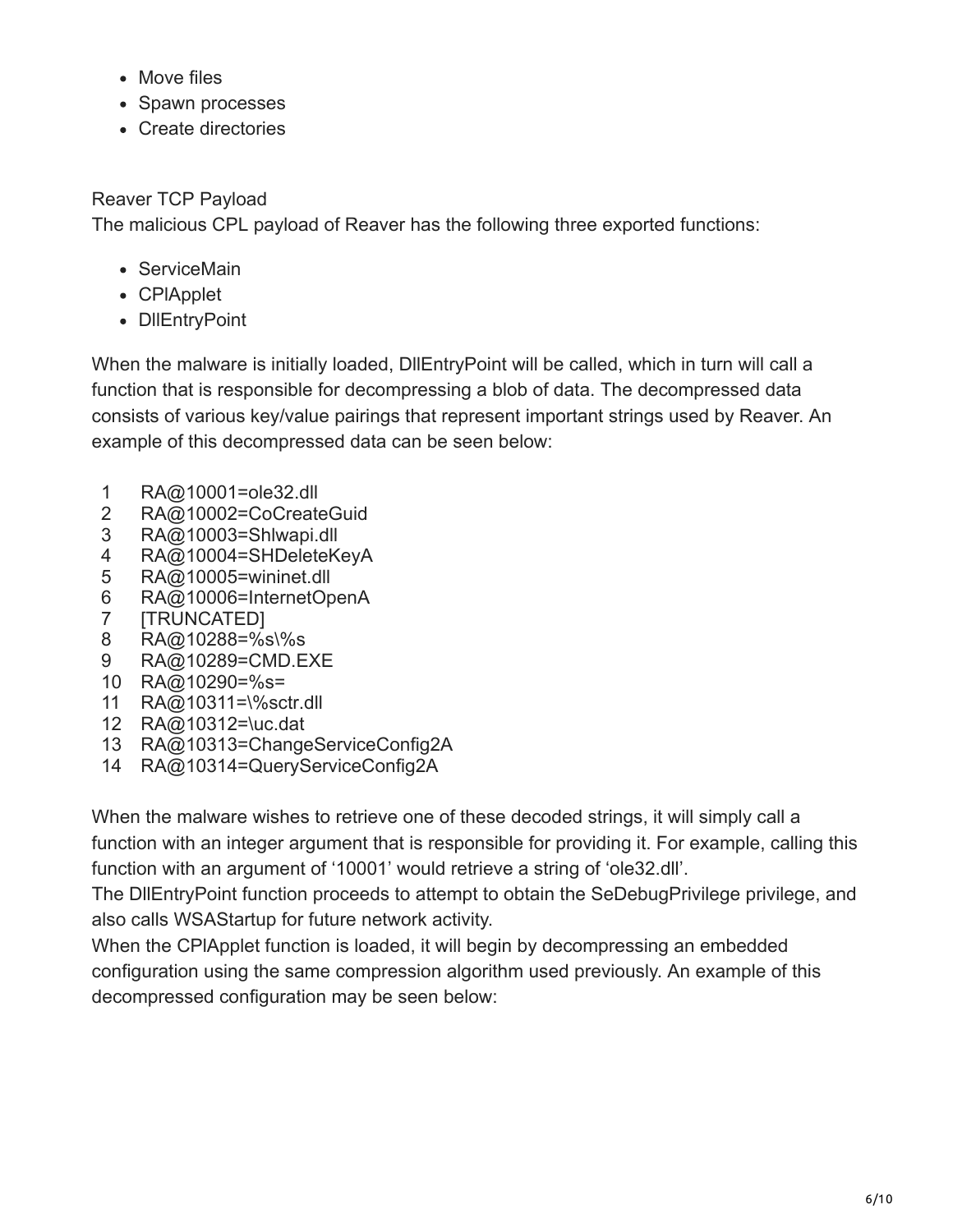|  |  | debug027:005C21E8 dword 5C21E8 dd 0                                                   |  |   |  |  |  |  |  |  |  |  |  |  | ; DATA XREF: Stack[00000D4C]:0022E778To |
|--|--|---------------------------------------------------------------------------------------|--|---|--|--|--|--|--|--|--|--|--|--|-----------------------------------------|
|  |  | debug027:005C21EC dd 0                                                                |  |   |  |  |  |  |  |  |  |  |  |  |                                         |
|  |  | debug027:005C21F0 dd 0                                                                |  |   |  |  |  |  |  |  |  |  |  |  |                                         |
|  |  | debug027:005C21F4 dd 50h                                                              |  |   |  |  |  |  |  |  |  |  |  |  |                                         |
|  |  | debug027:005C21F8 dd 2710h                                                            |  |   |  |  |  |  |  |  |  |  |  |  |                                         |
|  |  | debug027:005C21FC dd 1                                                                |  |   |  |  |  |  |  |  |  |  |  |  |                                         |
|  |  | debug027:005C2200 dd 0                                                                |  |   |  |  |  |  |  |  |  |  |  |  |                                         |
|  |  | debug027:005C2204 dd 42F68h                                                           |  |   |  |  |  |  |  |  |  |  |  |  |                                         |
|  |  | debug027:005C2208 aWww tashdqdxp db 'www.tashdqdxp.com',0                             |  |   |  |  |  |  |  |  |  |  |  |  |                                         |
|  |  |                                                                                       |  |   |  |  |  |  |  |  |  |  |  |  |                                         |
|  |  |                                                                                       |  |   |  |  |  |  |  |  |  |  |  |  |                                         |
|  |  |                                                                                       |  |   |  |  |  |  |  |  |  |  |  |  |                                         |
|  |  |                                                                                       |  |   |  |  |  |  |  |  |  |  |  |  |                                         |
|  |  |                                                                                       |  |   |  |  |  |  |  |  |  |  |  |  |                                         |
|  |  |                                                                                       |  |   |  |  |  |  |  |  |  |  |  |  |                                         |
|  |  |                                                                                       |  |   |  |  |  |  |  |  |  |  |  |  |                                         |
|  |  | debug027:005C221A db 0, 0, 0, 0, 0, 0, 0, 0, 0, 0, 0, 0, 0                            |  |   |  |  |  |  |  |  |  |  |  |  |                                         |
|  |  | debug027:005C22C8 aHelpsuc db 'helpsuc',0                                             |  |   |  |  |  |  |  |  |  |  |  |  |                                         |
|  |  |                                                                                       |  |   |  |  |  |  |  |  |  |  |  |  |                                         |
|  |  | debuq027:005C22E0 aWindowsMultime db 'Windows Multimedia Service for media devices',0 |  |   |  |  |  |  |  |  |  |  |  |  |                                         |
|  |  |                                                                                       |  |   |  |  |  |  |  |  |  |  |  |  |                                         |
|  |  |                                                                                       |  |   |  |  |  |  |  |  |  |  |  |  |                                         |
|  |  | debug027:0050230D db 0, 0, 0, 0, 0                                                    |  |   |  |  |  |  |  |  |  |  |  |  |                                         |
|  |  | debuq027:005C2340 aWindowsMulti 0 db 'Windows Multimedia Service',0                   |  |   |  |  |  |  |  |  |  |  |  |  |                                         |
|  |  | debug027:005C235B db 0, 0, 0, 0, 0                                                    |  |   |  |  |  |  |  |  |  |  |  |  |                                         |
|  |  | debug027:005C2360 a2016TqS db '2016-tq-s',0                                           |  |   |  |  |  |  |  |  |  |  |  |  |                                         |
|  |  | debug027:005C236A db                                                                  |  |   |  |  |  |  |  |  |  |  |  |  |                                         |
|  |  | debug027:005C236B db                                                                  |  | G |  |  |  |  |  |  |  |  |  |  |                                         |

*Figure 2 Decompressed Reaver configuration*

This configuration contains multiple pieces of information, including the following:

- Network port
- Sleep timer between network requests
- Remote Command and Control (C2)
- Service Name
- Service Description
- Service Display Name
- Hardcoded String. This may be either a campaign identifier, or perhaps a malware versioning string.

The malware proceeds to check to see if the original dropped malware file exists. In the event it does, Reaver will move this file to '%TEMP%\~FJIOW.tmp' and delete this new file. This simply acts as cleanup to ensure original file artifacts no longer reside on the infected machine. Reaver will then install itself as a service in the event it is running with SeDebugPrivilege privileges. The service is configured with a name, description, and display name that is provided within the configuration.

Reaver continues to collect various information from the victim machine, including the following:

- Computer name
- Volume serial number
- Microsoft Windows version
- CPU speed
- ANSI code page
- OEM code page identifier for the operating system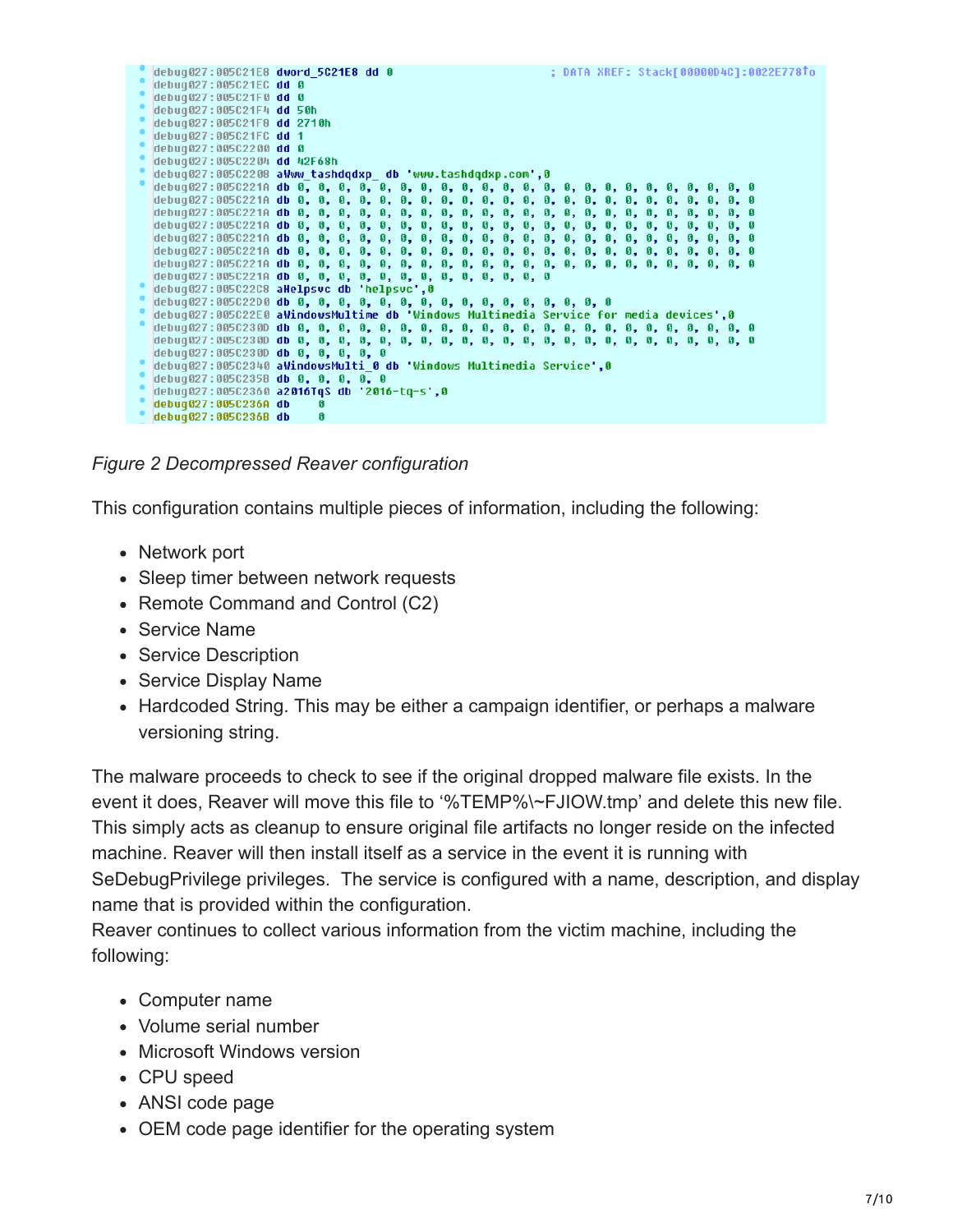• Physical and virtual memory information

Reaver encrypts this data using an incremental XOR key and uploads it to the configured remote server on the port specified. The following example Python code shows how this encryption takes place:

```
1 c = 02
out = ""
3
for d in data:
4
5
    out += \text{chr}((\text{ord}(d) \wedge ((c \frac{9}{6} 256) + 92)) & 0xFF)
      c + 1
```
After this data is exfiltrated, the malware expects 8 bytes of data that contains two DWORDs. These DWORDs contain both a major command and a sub-command.

The following capabilities have been observed in this payload:

- Get drive information
- Modify files
- Modify directories
- Modify registry
- Spawn process
- Terminate process
- Modify services
- Kill self

### Ties to SunOrcal

Reaver was used concurrently with SunOrcal over the past year, to include two Reaver samples dropped from zip files hosted on a domain also being used as a SunOrcal C2 (www.fyoutside[.]com), and there is also passive DNS overlap amongst the C2s. Specifically, Reaver to date has used www.tashdqdxp[.]com for C2, which overlaps with www.weryhstui[.]com, another C2 used by SunOrcal samples during the same timeframe. Both domains have resolved to 98.126.156[.]210. Several of those same SunOrcal samples were also using www.fyoutside[.]com as an additional C2. This led to further C2 ties within SunOrcal samples, to include samples beaconing to www.olinaodi[.]com; all of this is shown below in Figure 3. The latter has been [previously reported](https://citizenlab.ca/2016/04/between-hong-kong-and-burma/) in activity targeting Hong Kong democracy activists and that activity is in turn tied to a [report](https://www.arbornetworks.com/blog/asert/wp-content/uploads/2016/04/ASERT-Threat-Intelligence-Report-2016-03-The-Four-Element-Sword-Engagement.pdf) targeting Tibetan, Hong Kong, and Taiwanese activists, and another [blog](http://pwc.blogs.com/cyber_security_updates/2016/03/index.html) about targeting Taiwanese activists.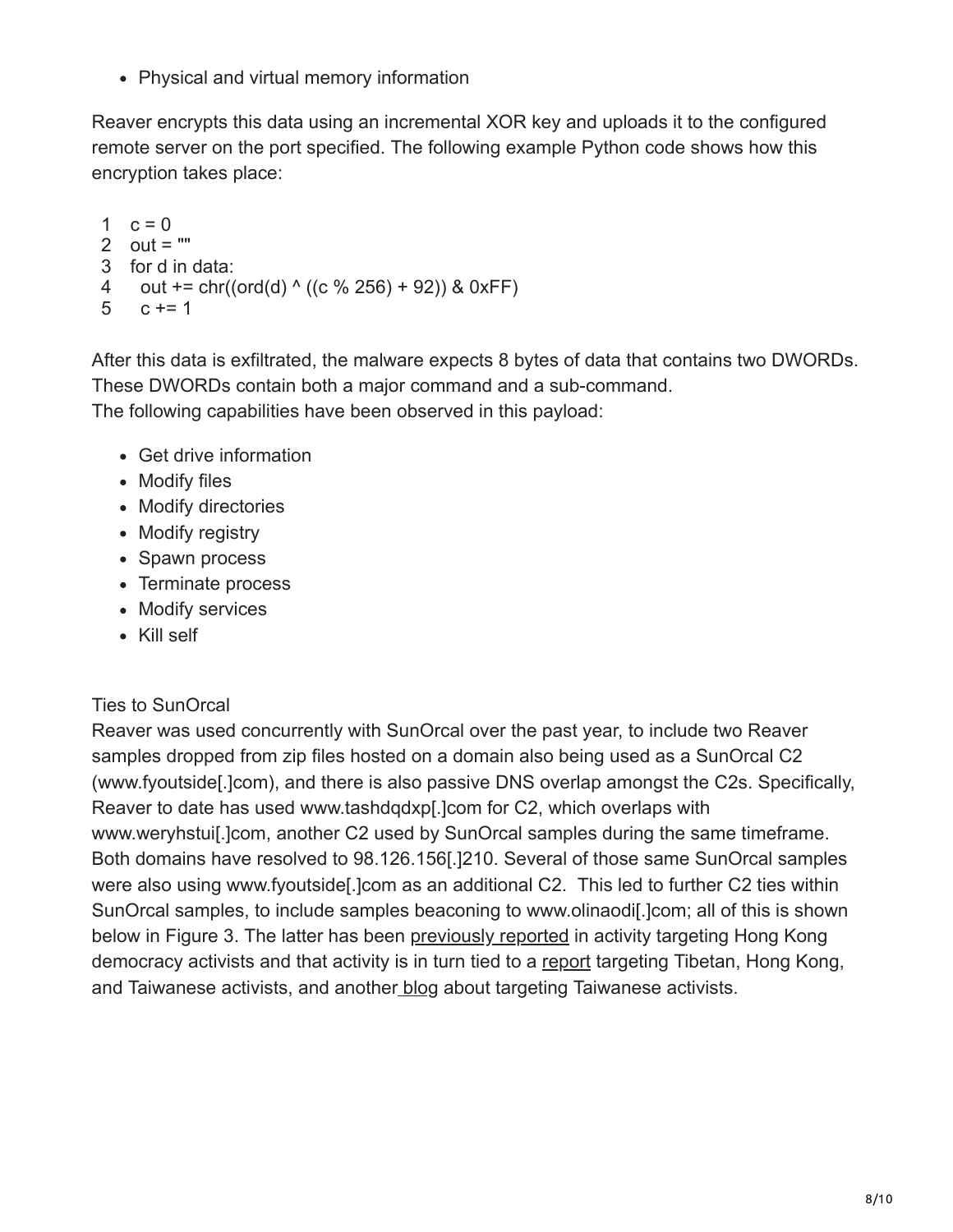



#### **Conclusion**

The attackers behind SunOrcal, whose activity dates to at least 2013 and possibly 2010, remain active and are still developing new custom malware to use against their targets. The new malware, Reaver, appears to have been in the wild since late 2016 with less than a dozen known samples, among which there are three variants. It is also unique in the fact that its final payload is in a CPL file, a technique which Palo Alto Networks has seen with only 0.006% of all malware samples we have analyzed. The attackers used both families concurrently from late last year through November 2017 and there is some C2 infrastructure overlap between the two families, as well as links to historical reporting. We will continue to monitor these attackers for new activity and report as appropriate. Palo Alto Networks customers are protected by the following:

- Wildfire and Traps identifies both malware families as malicious.
- The C2 domains are blocked via Threat Prevention.

**Appendix SHA2556 – Reaver.v1** d560f44188fb56d3abb11d9508e1167329470de19b811163eb1167534722e666